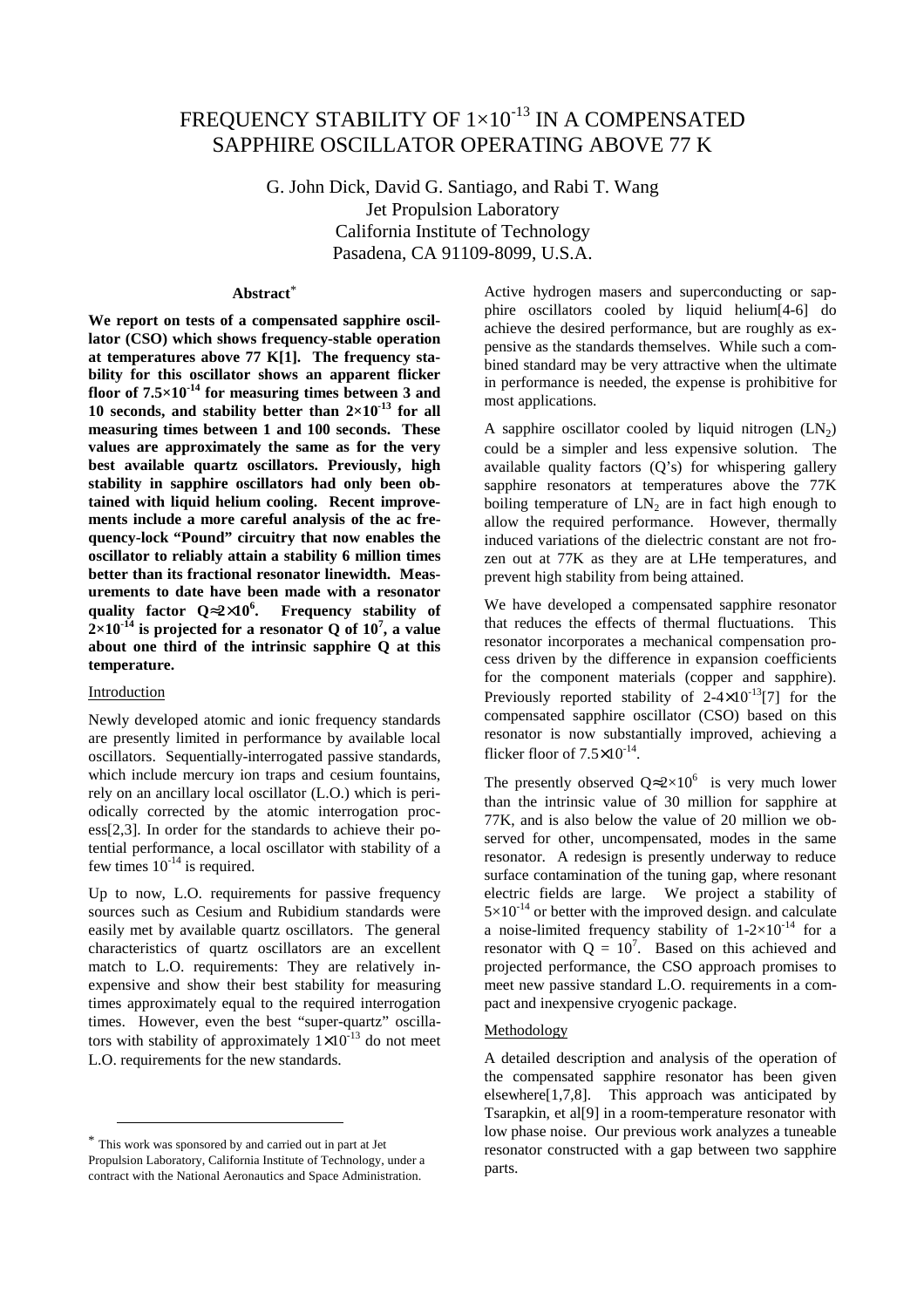The analysis shows that, for the  $WGH_{n11}$  mode family, the sensitivity of resonator frequency to gap spacing is sufficient to compensate the inherent thermal frequency variation in the sapphire resonator at temperatures above 77K if the parts are separated by a material such as copper, which has a coefficient of expansion somewhat greater than that of sapphire. However, the sapphire must be made substantially reentrant, so that the effective length of the copper spacer can be larger than the gap separating the sapphire parts. When these conditions are met, the difference between thermal expansion coefficients of copper and sapphire adjusts the gap between two sapphire parts and cancels frequency variation due to thermal expansion in the sapphire and, more importantly, that due to temperature-induced variation in sapphire's dielectric constant.

The sapphire-copper composite structure is shown in Figure 1. Increasing temperature, which would tend to *decrease* resonant frequency, causes the length of the central copper post to increase, thus separating the sapphire elements, increasing the gap and thereby *raising* the resonant frequency. At a certain operating temperature these effects completely cancel, and therefore compensate the resonator frequency against the effects of temperature variation. In our tests, the  $WGH<sub>811</sub>$  mode at 7.23 GHz is excited, and shows a frequency turn-over temperature of 87 K in agreement with finite element calculations[10].



**Figure 1. Compensated sapphire resonator with frequency turn-over temperature of ~87K. Expansion of the copper center post with increasing temperature increases the gap spacing between the sapphire elements, counteracting an increase in dielectric constant in the sapphire. Stainless** steel thermal isolation assembly reduces the effect of  $LN<sub>2</sub>$ **temperature fluctuations.**

Thermal integrity of the sapphire-copper-sapphire resonator part is crucial to its frequency stability. The copper and sapphire elements are bonded using pure indium solder and an evaporated gold coating on the sapphire joint surface. This, together with the very high thermal conductivity of both sapphire and copper at  $LN<sub>2</sub>$  temperatures, enables a low thermal time constant. The much longer time constants for the sapphire-can mounting and the can-nitrogen bath attachment allow excellent short-term temperature control of the copper/sapphire resonating element and very low thermal gradients.

The internal thermal time constants for the composite resonator are < 5 seconds, allowing effective operation of the compensation mechanism. Thermal time constants of 300 seconds and 1500 seconds isolate the sapphire element from the can, and nitrogen bath, respectively.

The design of the can thermal isolation, as shown by the stainless steel parts identified in Figure 1, is re-entrant to minimally effect the resonator's placement in the cryostat. The original bottom plate with the copper center that sits in the  $LN_2$  bath is spaced approximately 8 mm from the copper can, but the thermal path length is approximately 6.5 cm. The thermal isolation stage is composed of a stainless steel 'deep dish' in which a copper cylinder is attached. On top of the copper cylinder is a stainless steel plate which only makes contact to the copper can with a  $\sim 0.5$  cm width ring at its outer radius. The copper cylinder has thermistors and a heater element which allow the temperature of the stage to be controlled.

The relatively conventional frequency lock circuitry is shown in Figure 2. A Pound circuit locks the 100 MHz crystal quartz VCO to the sapphire resonator. Earlier versions used a 50-200 kHz modulation frequency injected into the VCO input. However, sufficient loop gain could not be attained without instabilities to effectively eliminate VCO frequency fluctuations. Therefore we modified the ×72 multiplier to allow injection of a higher 2 MHz modulation frequency into its L-band internal power oscillator. The allowed increase in loop gain in the frequency lock circuitry greatly improved short-term stability performance.



**Figure 2. Pound (frequency lock) circuit with 2 MHz modulation frequency. Not shown is frequency offset circuitry associated with the x72 multiplier which derives the exact resonator frequency of 7.226 GHz.**

Because flicker noise in the rf system components is a limiting factor in the system performance we employ the lowest noise components available. Additionally, we generally design for the shortest microwave path lengths possible.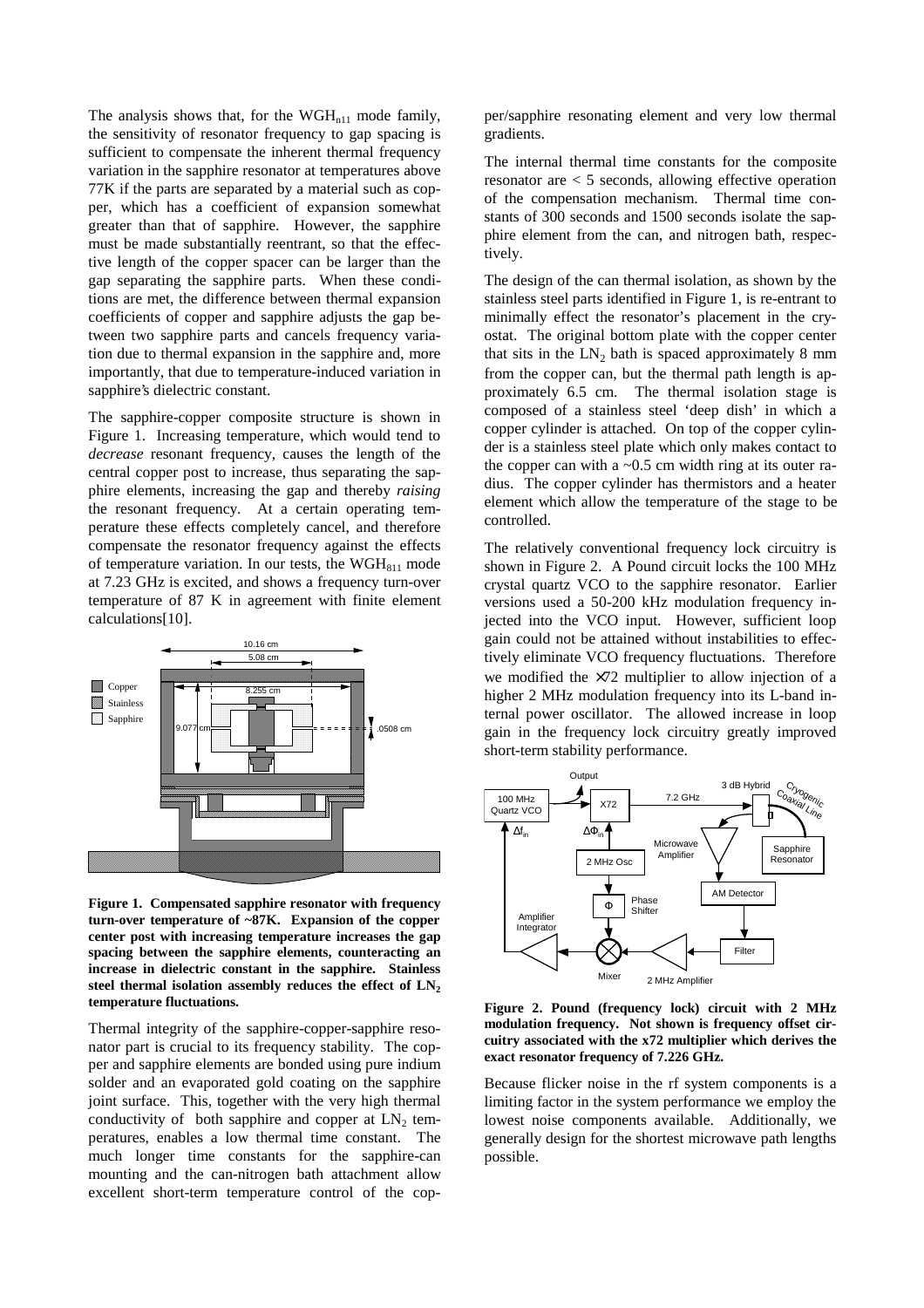#### Experimental

A number of significant sources of frequency instability were uncovered during the development process. Vibration sensitivity is a concern because of the multiple element structure of the resonator. No quantitative testing has been performed to determine vibration sensitivity, but during initial tests the system was subjected to deliberate mechanical impulses. Several mechanical resonances were observed in the range  $1 \text{ kHz} < f < 10$ kHz with ringing times of a few tenths of a second. Such resonances are unlikely to degrade frequency stability performance. In a frequency-locked condition, the apparent sensitivity of the resonator cryostat to applied vibration and shaking was less than that of the associated microwave components or of the 100 MHz crystal quartz oscillator.



**Figure 3. Allan Deviation of CSO frequency stability showing performance at various stages of development (see text).**

Early performance (*June 1994* in Fig. 3) was found to be limited by thermal stability of the resonator containment can. The copper can cavity which houses the resonator had been well anchored to the  $LN<sub>2</sub>$  bath. Changes in room temperature and pressure as well as the  $LN<sub>2</sub>$ level affect the temperature of the liquid nitrogen bath.

First tests with a *2nd thermal stage* showed greatly improved long-term performance. With the resonator operating at its turnover temperature of 87K, the new isolation stage was a few degrees above the  $LN<sub>2</sub>$  temperature. The stability of the current sources used to drive the heaters was found to be poor, so they were replaced with more stable diode-laser current supplies for subsequent experiments.

Increasing the loop gain proved to be the most significant factor in achieving the *May 1995* performance indicated in Figure 3, but several other factors contribute to the improved stability. The resonator is the only component of the system contained in the cryostat. The external microwave components are exposed to the environment of our open laboratory. These mixers, hybrids, amplifiers, connectors, and cable lengths are sensitive to temperature fluctuations and in combination greatly contribute to the instability of the system. Medium and long term performance were improved by thermally insulating the microwave components with foam.

An important source of instability is temperature fluctuations and gradients on the relatively long coaxial line which feeds the resonator in the cryostat. This cable is cooled to LN<sub>2</sub> temperature at the resonator and held at room temperature at the cryostat's input, thus making it sensitive to both  $LN<sub>2</sub>$  and room temperature fluctuations. This instability was reduced by better isolating the line from the cryostat wall and maintaining a more stable  $LN<sub>2</sub>$  surface temperature and level. This improvement also contributed to the *May 1995* stability in Figure 3.

By monitoring various temperatures in the system, we found that the sapphire temperature followed the outer can as well as showing its own temperature fluctuations. This indicated a thermal 'leak' in the resonator. The thermal path was a combination of a small vacuum leak and thermal radiation. Sealing the leak and adding radiation shielding significantly improved short term stability as seen in the curve labelled *current performance*.

### Analysis

Several additional improvements have been identified as necessary to achieve the desired oscillator stability. The resonator's thermal environment is currently free running and not actively controlled. Addition of feedback control electronics to the heater elements of the system with better than milliKelvin temperature resolution is required for the desired ultra-stable performance.

An important sensitivity of the flicker floor to the adjustment of the *Phase Shifter* identified in Figure 2 helped to identify a "false signal" in the Pound loop and a solution to the problem that this represents. It was found that the phase shifter was adjusted to be even a few degrees from the peak of the response curve at the mixer output the performance was substantially degraded. Furthermore, ultimate performance was found to be very sensitive to the length of the *Cryogenic Coaxial Line*. These effects have been identified as due to a 2 MHz signal at the output of the *AM Detector* which is phase shifted by exactly 90 degrees from the true Pound signal, and which is periodically dependent on the length of the coaxial line.

Analysis shows that such a false signal can be expected due to transmission line mismatches, and experiment shows that adjusting the line length to minimize the false signal gives the best possible stability. While to first order the Pound methodology eliminates any dependence of oscillation frequency on coaxial line length, the false signal represents a breakdown of the method, being a signal that is not immune from changes in line length. The exact 90 degree phase shift is due to the very high Q of the resonant mode. The results indicate that caution must be observed with regard to possible sapphire modes with moderate to high Q's which have frequencies near the modulation sidebands. This problem is